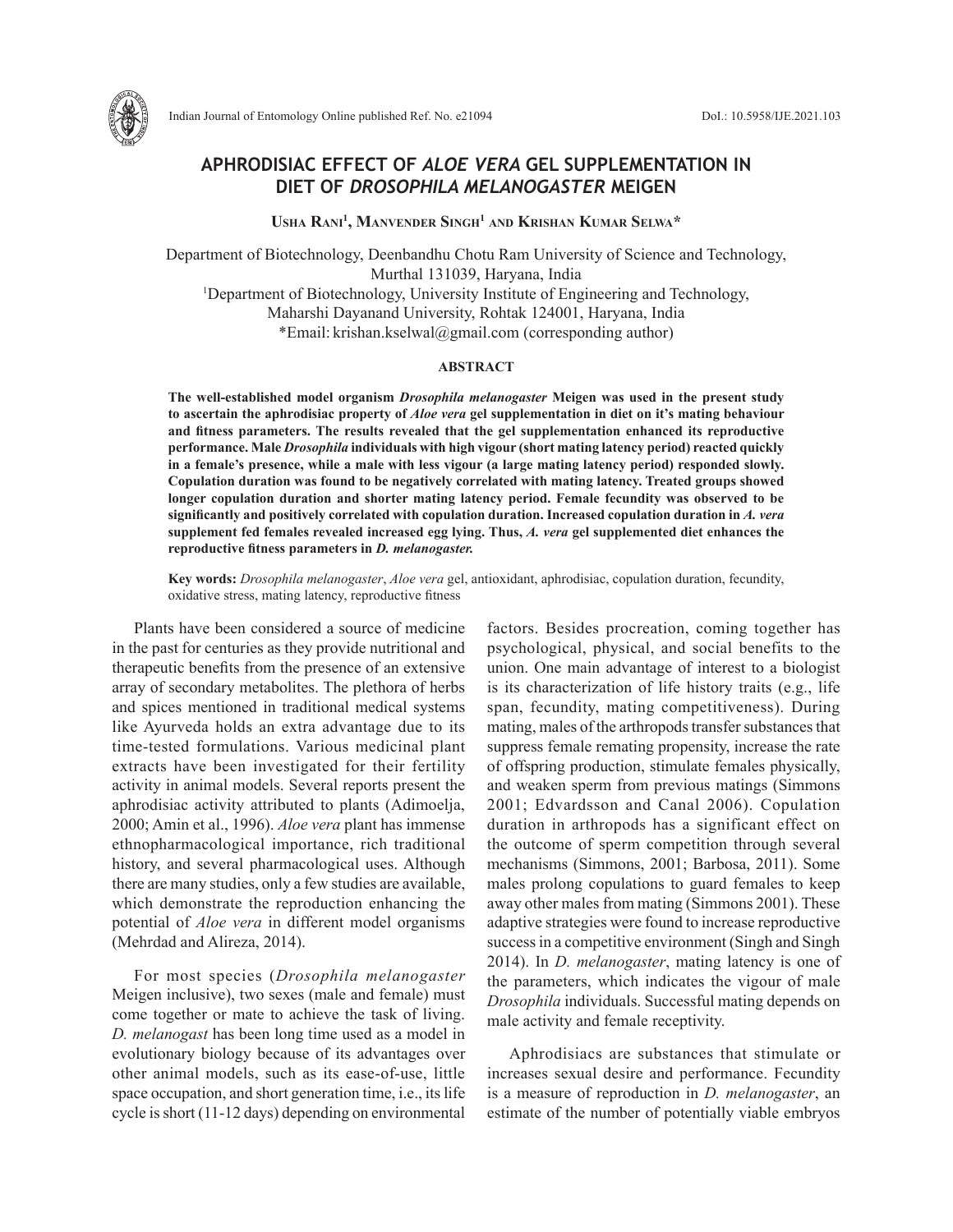(eggs) laid by the animal. Fecundity can be a direct estimate of the number of young flies that emerged within a given period. It is equally a widely used proxy for fitness estimation in animals. Therefore, in the present study, copulation duration and mating latency of male individuals and fecundity of female individuals of *D. melanogaster* were analyzed to evaluate the aphrodisiac potential of *Aloe vera* gel*.*

## **MATERIALS AND METHODS**

Wild type Oregon-K *D. melanogaster* flies were used in the experiment conducted at the Department of Biotechnology, University Institute of Engineering and Technology, Maharshi Dayanand University, Rohtak from October 2018 to December 2019. The flies were separated between 9.00 and 11.00 am, a suitable time for eclosion according to the biological rhythm. Virgin flies ( $n= 500$ ) were separated genderwise by identifying the sex comb present on the forelegs of male. Both male and female individuals were further divided into control and treated groups. Control groups were provided standard *Drosophila* diet, whereas treated groups were provided with *Aloe vera* gel diet in 3ml, 5ml, and 7ml concentration/ l of regular diet. On the 6th day, mating assays were performed. Control and *A. vera* treated males were allowed to mate control, and treated females separately and vice versa. Copulation duration and mating latency were observed for mated pairs (30 pairs/ group) at 9.00 to 11.00 am. After mating, inseminated females were put in their respective fresh food vials, i.e., control females in standard *Drosophila* food and treated females in *A. vera* supplemented diet. The daily fecundity of all the four groups was counted for two weeks. The fecundity period from  $7<sup>th</sup>$ to  $21<sup>st</sup>$  day is considered the peak time for egg-laying in *Drosophila* individuals. For all the traits (copulation duration, mating latency and fecundity) mean values along with SE were used for analyses. Trait variability within as well as between treatments groups was analyzed through ANOVA. Statistical calculations and illustrations were made with the help of Statistica 5.0.

### **RESULTS AND DISCUSSION**

In the present study, copulation duration was observed to be longer in experimental culture than in control culture; and mating latency was observed to be maximum with control culture compared to those from *A. vera* supplemented ones. For treated groups, 5 ml concentration of *A.vera* gel is more effective in decreasing the mating latency period and improving the copulation duration than 3 and 7 ml concentration (Fig. 1). Copulation duration was found to be negatively correlated with mating latency (Fig. 2), and fecundity improved with *A. vera* gel supplementation (Fig. 3). Both mating latency and copulation duration are affected by *A. vera* gel supplementation. A decrease in mating latency means an increase in the vigour of males. Thus, *A. vera* gel in diet increased the copulation duration in *D. melanogaster*. *Aloe vera* gel also affects mating latency. These results corroborate with those of previous studies which show that male *Drosophila* individuals with high vigour responded quickly in the presence of a female fly whereas male with fewer vigour response was slow (Eastwood and Burnet, 1977; Markow, 1998). Courtship is a prerequisite for copulation in *D. melanogaster*. Copulation duration is the time between initiations of copulation to termination of copulation of each pair. Naturally, copulation is severely affected when courtship is affected. The results revealed that *A. vera* gel affects behaviour, thus affecting copulation duration. Dieng et al., (2018) observed that the herbal aphrodisiac *Eurycoma*  longifolia, stimulated the sexual activity of *Aedes*  $\alpha$  the sexual activity  $\alpha$ 

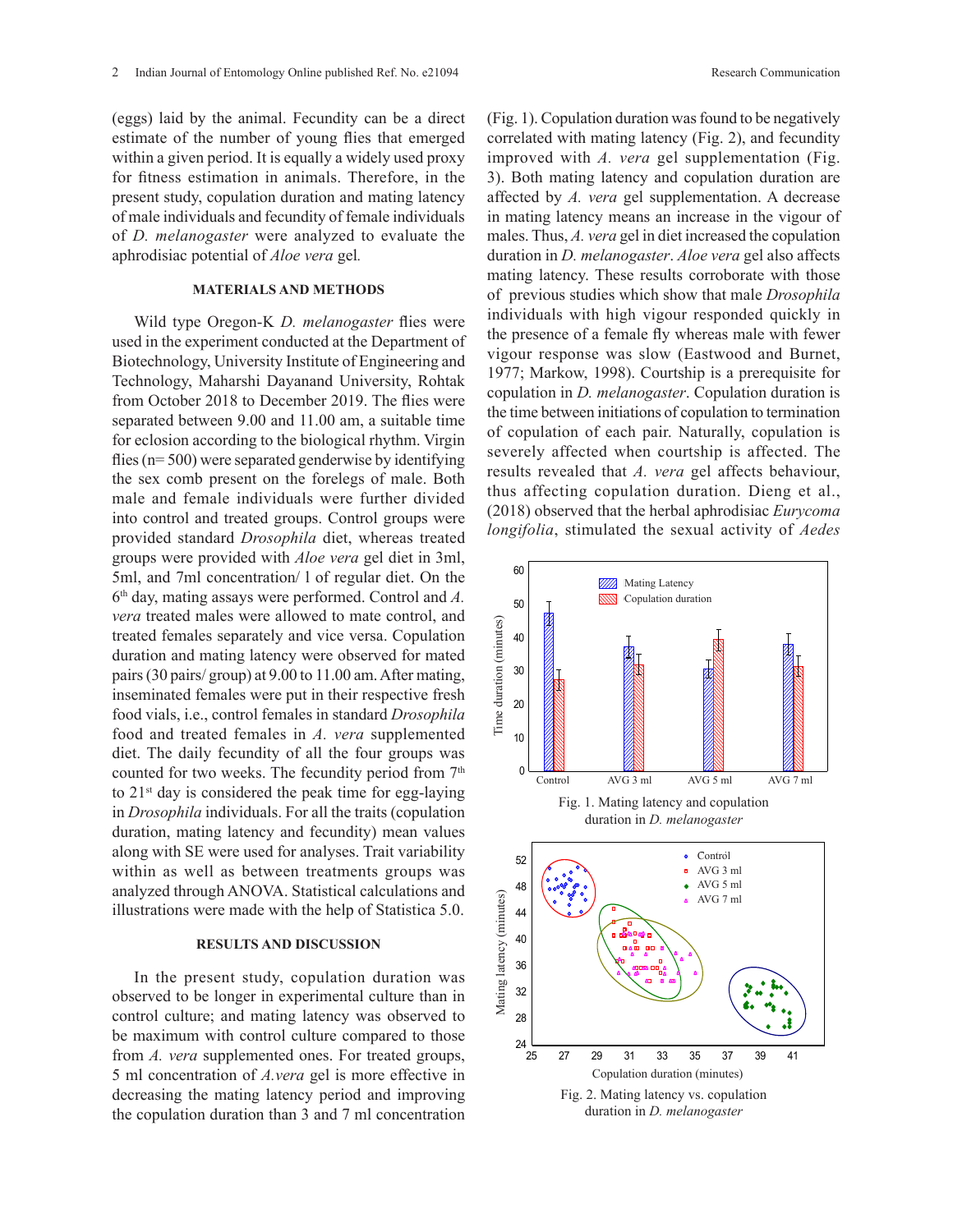

*aegypti* and may be useful for improving the mating competitiveness of sterile males. Mehrdad and Alireza (2014) observed that *A.vera* supplementation affects spermatogenesis in mice directly via stimulating activity of germinal cells and indirectly via stimulating Leydig cells and increasing testosterone hormone affecting the pituitary-hypothalamus-testis axis.

Varsha (2013) observed that the aqueous *Moringa oleifera* seed extract enhanced the sexual behaviour in male rats. According to Pathak et al*.* (2011), a longer duration of copulation permits the transfer of more sperms. This extension of copulation duration enhances the fitness of males. Fecundity is one of the fitness parameters in the different *Drosophila* spp. The present results observed a significant increase in the number of eggs laid with *Aloe vera* supplemented flies. Egg production depends on the quantity of sperm transferred during copulation (Ullah et al., 2017). The positive correlation between copulation duration and fecundity indicated that the seminal substances helped females increase their egg production and, in a timedependent manner. It is believed that oogenesis requires a stimulus, such as seminal fluid proteins produced in the reproductive tract tissues of male *D.melanogaster*, which is transferred to females during mating; thus, stimulus induces egg production, ovulation, and/or egglaying rates (Avila et al., 2011). *Aloe vera* supplemented groups, have increased fecundity and it may be accounted for because the phytochemicals of *A.vera* gel help male flies copulate for a longer period. Several reports support the view that chemicals alter the fertility in *Drosophila* (Pathak et al., 2011; Clare and Luckinbill, 1985; Graves, 1993). In conclusion, it is observed that worldwide numerous herbs have been used in one form or other for improving sexual performance. The utilization of herbal medicine and safer herbal products for improving sexual dynamics could provide ameliorative effects of sexual dysfunction. The present study has shown that *A. vera* gel has aphrodisiac property, which has enhanced copulation duration and reduced mating latency of male *Drosophila* individuals.

## **ACKNOWLEDGMENTS**

Usha Rani thanks the UGC for providing Rajeev Gandhi National Fellowship-JRF.

#### **REFERENCES**

- Adimoelja A. 2000. Phytochemicals and the breakthrough of traditional herbs in the management of sexual dysfunctions. International Journal of Andrology 23: 82-84.
- Amin K M, Khan M N, Rehman S Z and Khan N A. 1996. Sexual function improving effect of *Mucuna pruriens* in sexually normal rats. Fitoterapia 67: 58-68.
- Avila F W, Sirot L K, LaFlamme B A, Rubinstein, C D and Wolfner M F. 2011. Insect seminal fluid proteins: identification and function. Annual Review of Entomology 56: 21-40.
- Barbosa F A. 2011. Copulation duration in the soldier fly: the roles of cryptic male choice and sperm competition risk. Behavioural Ecology 22: 1332-1336.
- Clare M J and Luckinbill L S. 1985. The effects of gene-environment interaction on the expression of longevity. Heredity 55: 19-26.
- Dieng H, Satho T, Abang F, Miake F, Azman FA, Latip N A, Aliasan N E, Noor S, Nolasco-Hipolito C, Ahmad AH, Ghani I A, Ahmad H, Zuharah WF, Majid A H, Morales Vargas R E, Morales N P, Attrapadung S, Noweg G T. 2018. Courtship activity, copulation and insemination success in a mosquito vector fed a herbal aphrodisiac: Implications for sterile insect technology. Indian Journal of Medical Research 148: 334-340.
- Eastwood L, Burnet B. 1977. Courtship latency in male *Drosophila melanogaster*. Behaviour Genetics 7 (5): 359-372.
- Edvardsson M, Canal D. 2006. The effects of copulation duration in the bruchid beetle *Callosobruchus maculatus*. Behavioural Ecology 17: 430-434.
- Graves J L. 1993. The costs of reproduction and dietary restriction: parallels between insects and mammals. Growth, Development and Aging 57 (4): 233-249.
- Isidori A M, Pozza C, Gianfrilli D, Isidori A. 2006. Medical treatment to improve sperm quality. Reproductive Biomedicine Online 12 (6): 704-714.
- Markow T A. 1988. Reproductive behaviour of *Drosophila melanogaster* and *D. nigrospiracula* in the field and in the laboratory. Journal of Comparative Psychology (Washington D C: 1983) 102 (2): 169-173.
- Mehrdad M, Alireza K. 2014. The effects of *Aloe vera* extract on reproductive parameters in mice. International Conference on Biological, Environment and Food Engineering (BEFE-2014), August 4-5, 2014, Bali (Indonesia).
- Mosher W D, Pratt W F. 1991. Fecundity and infertility in the United States: incidence and trends. Fertility and Sterility 56 (2): 192-193.
- Pathak P, Guru Prasad B R, Murthy N A, Hegde S N. 2011. The effect of *Emblica officinalis* diet on lifespan, sexual behaviour, and fitness characters in *Drosophila melanogaster*. AYU 32: 279-284.